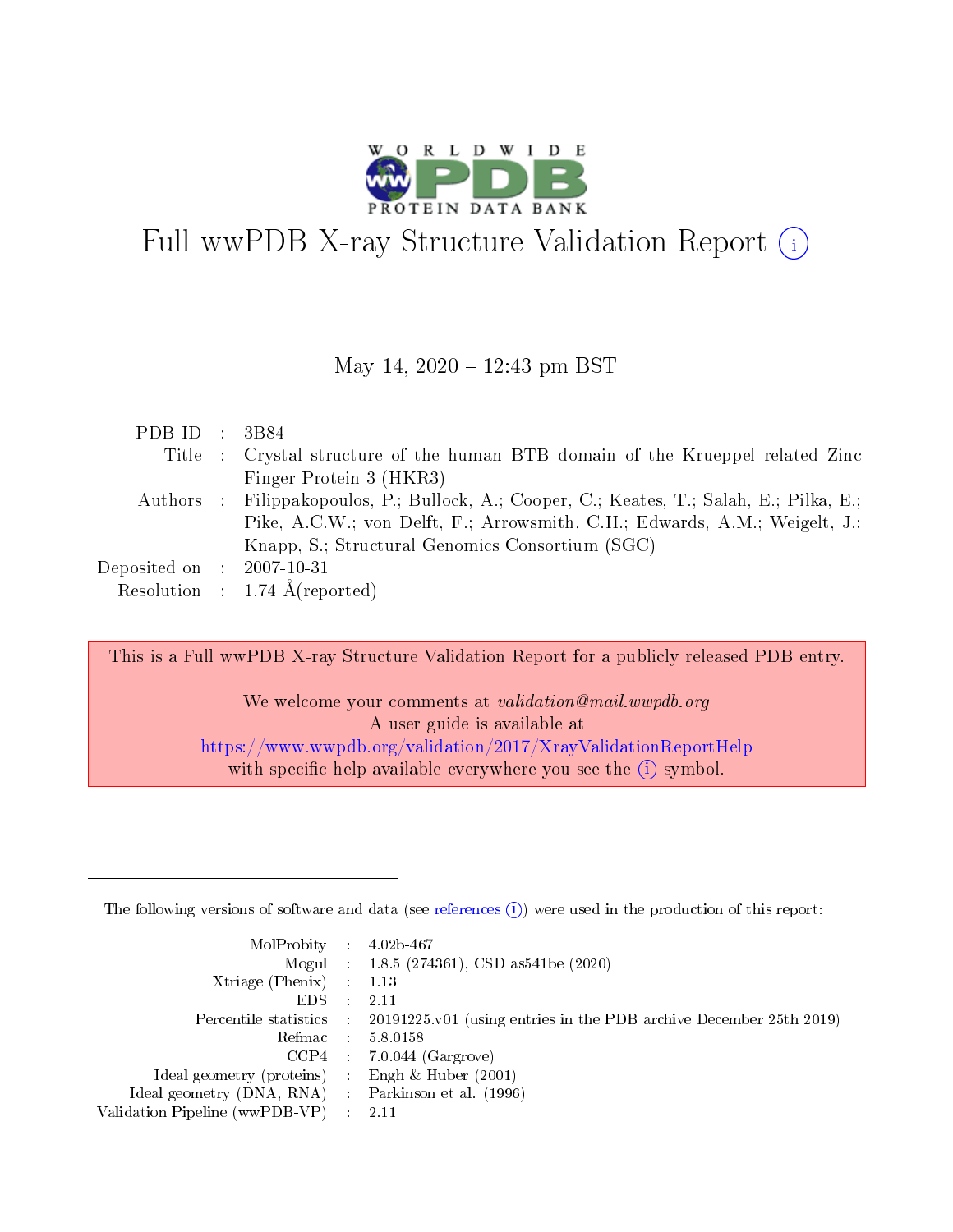# 1 [O](https://www.wwpdb.org/validation/2017/XrayValidationReportHelp#overall_quality)verall quality at a glance  $(i)$

The following experimental techniques were used to determine the structure: X-RAY DIFFRACTION

The reported resolution of this entry is 1.74 Å.

Percentile scores (ranging between 0-100) for global validation metrics of the entry are shown in the following graphic. The table shows the number of entries on which the scores are based.



| Metric                | Whole archive<br>$(\#\text{Entries})$ | Similar resolution<br>$(\#\text{Entries}, \text{resolution range}(\text{\AA}))$ |
|-----------------------|---------------------------------------|---------------------------------------------------------------------------------|
| $R_{free}$            | 130704                                | 3764 (1.76-1.72)                                                                |
| Clashscore            | 141614                                | 3923 (1.76-1.72)                                                                |
| Ramachandran outliers | 138981                                | $3878(1.76-1.72)$                                                               |
| Sidechain outliers    | 138945                                | 3878 (1.76-1.72)                                                                |
| RSRZ outliers         | 127900                                | 3705 (1.76-1.72)                                                                |

The table below summarises the geometric issues observed across the polymeric chains and their fit to the electron density. The red, orange, yellow and green segments on the lower bar indicate the fraction of residues that contain outliers for  $>=3, 2, 1$  and 0 types of geometric quality criteria respectively. A grey segment represents the fraction of residues that are not modelled. The numeric value for each fraction is indicated below the corresponding segment, with a dot representing fractions  $\epsilon=5\%$  The upper red bar (where present) indicates the fraction of residues that have poor fit to the electron density. The numeric value is given above the bar.

| Mol | $\cap$ hain | Length | Quality of chain |          |  |  |  |  |
|-----|-------------|--------|------------------|----------|--|--|--|--|
|     |             |        | 4%               |          |  |  |  |  |
|     |             |        | 85%              | 5%<br>8% |  |  |  |  |

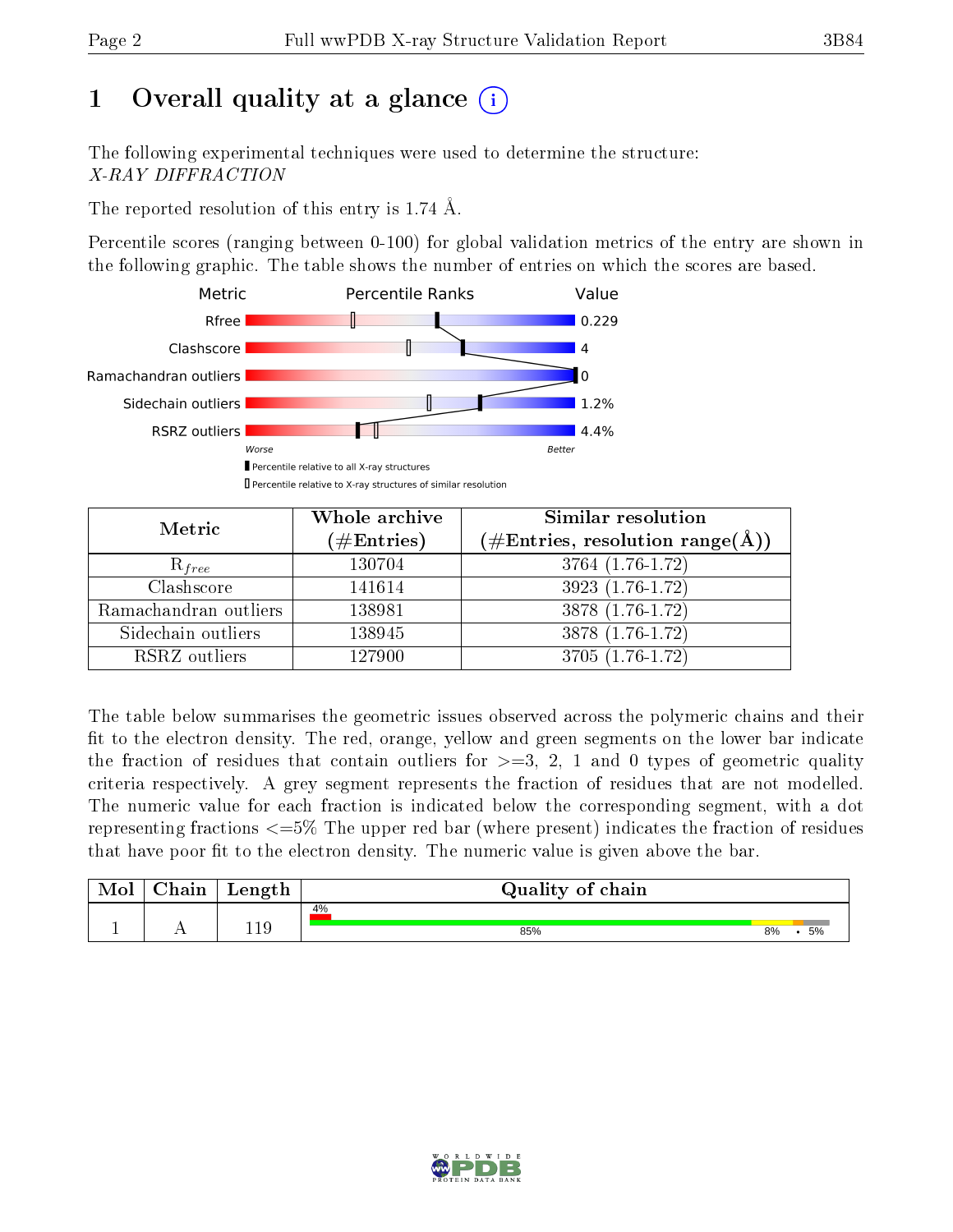# 2 Entry composition  $\left( \cdot \right)$

There are 4 unique types of molecules in this entry. The entry contains 948 atoms, of which 0 are hydrogens and 0 are deuteriums.

In the tables below, the ZeroOcc column contains the number of atoms modelled with zero occupancy, the AltConf column contains the number of residues with at least one atom in alternate conformation and the Trace column contains the number of residues modelled with at most 2 atoms.

• Molecule 1 is a protein called Zinc finger and BTB domain-containing protein 48.

| Mol | ${\rm Chain}\parallel {\rm Residues}$ | $\rm{Atoms}$ |     |     |     | $\text{ZeroOcc} \mid \text{AltConf} \mid \text{Trace}$ |  |
|-----|---------------------------------------|--------------|-----|-----|-----|--------------------------------------------------------|--|
|     | 113                                   | l'otal       | 565 | 149 | 153 |                                                        |  |

There are 2 discrepancies between the modelled and reference sequences:

| ${\rm Chain}$ | Residue | $\mid$ Modelled $\mid$ | - Actual | Comment          | Reference         |
|---------------|---------|------------------------|----------|------------------|-------------------|
|               |         | SER.                   | $\sim$   | EXPRESSION TAG 1 | <b>UNP P10074</b> |
|               |         | M ET                   | $\sim$   | EXPRESSION TAG I | <b>UNP P10074</b> |

• Molecule 2 is UNKNOWN (three-letter code: UNK) (formula:  $C_4H_9NO_2$ ).

|  | Mol   Chain   Residues | Atoms | $ZeroOcc$   AltConf |  |
|--|------------------------|-------|---------------------|--|
|  |                        | Total |                     |  |

• Molecule 3 is 1,2-ETHANEDIOL (three-letter code: EDO) (formula:  $C_2H_6O_2$ ).



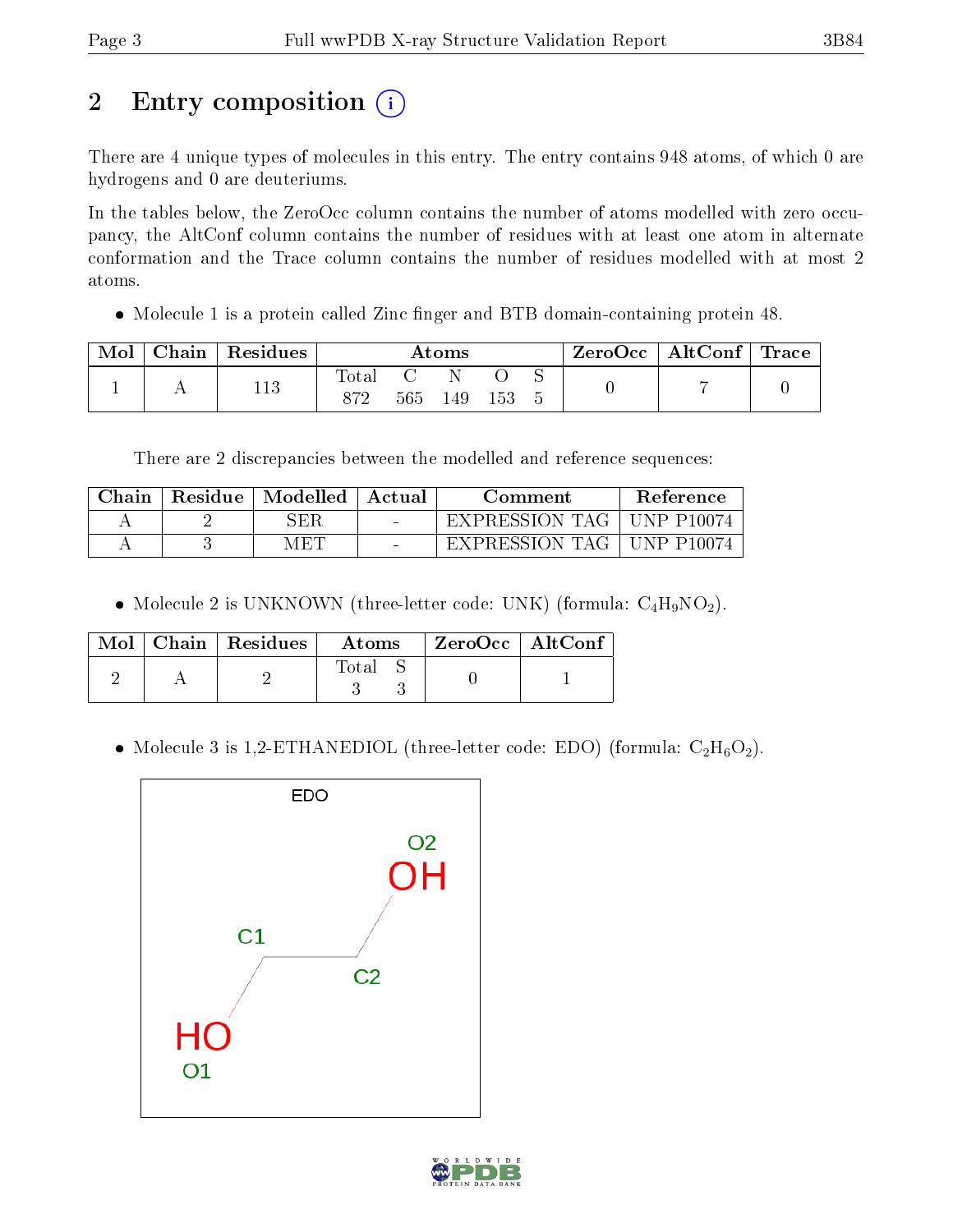|  | $Mol$   Chain   Residues | Atoms                      | $ZeroOcc \mid AltConf$ |  |
|--|--------------------------|----------------------------|------------------------|--|
|  |                          | Total C O<br>$\mathcal{D}$ |                        |  |
|  |                          | Total C O                  |                        |  |

 $\bullet\,$  Molecule 4 is water.

|  | Mol   Chain   Residues | <b>Atoms</b> | $\rm ZeroOcc$   AltConf |  |
|--|------------------------|--------------|-------------------------|--|
|  |                        | Total        |                         |  |

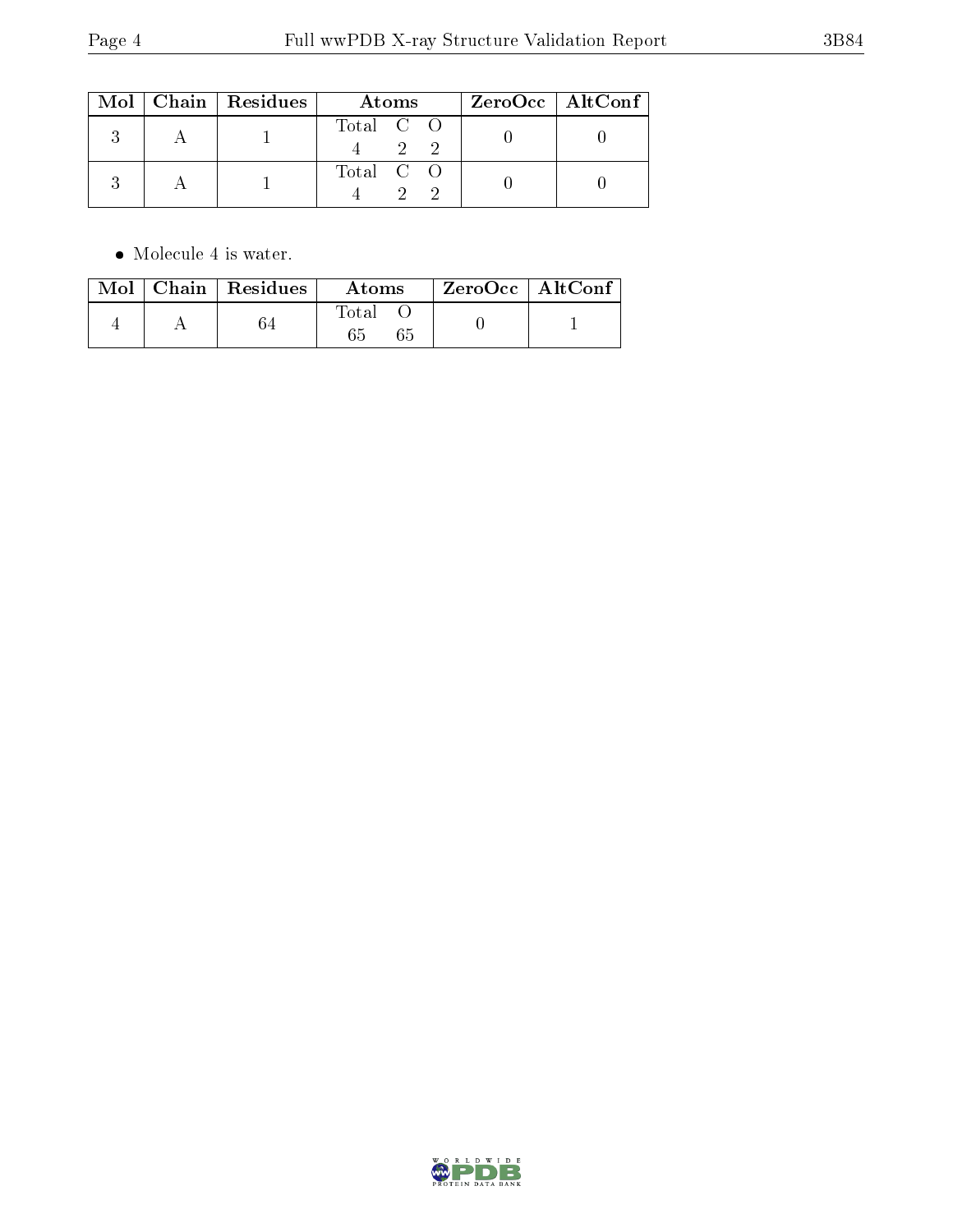## 3 Residue-property plots  $(i)$

These plots are drawn for all protein, RNA and DNA chains in the entry. The first graphic for a chain summarises the proportions of the various outlier classes displayed in the second graphic. The second graphic shows the sequence view annotated by issues in geometry and electron density. Residues are color-coded according to the number of geometric quality criteria for which they contain at least one outlier: green  $= 0$ , yellow  $= 1$ , orange  $= 2$  and red  $= 3$  or more. A red dot above a residue indicates a poor fit to the electron density (RSRZ  $> 2$ ). Stretches of 2 or more consecutive residues without any outlier are shown as a green connector. Residues present in the sample, but not in the model, are shown in grey.

• Molecule 1: Zinc finger and BTB domain-containing protein 48



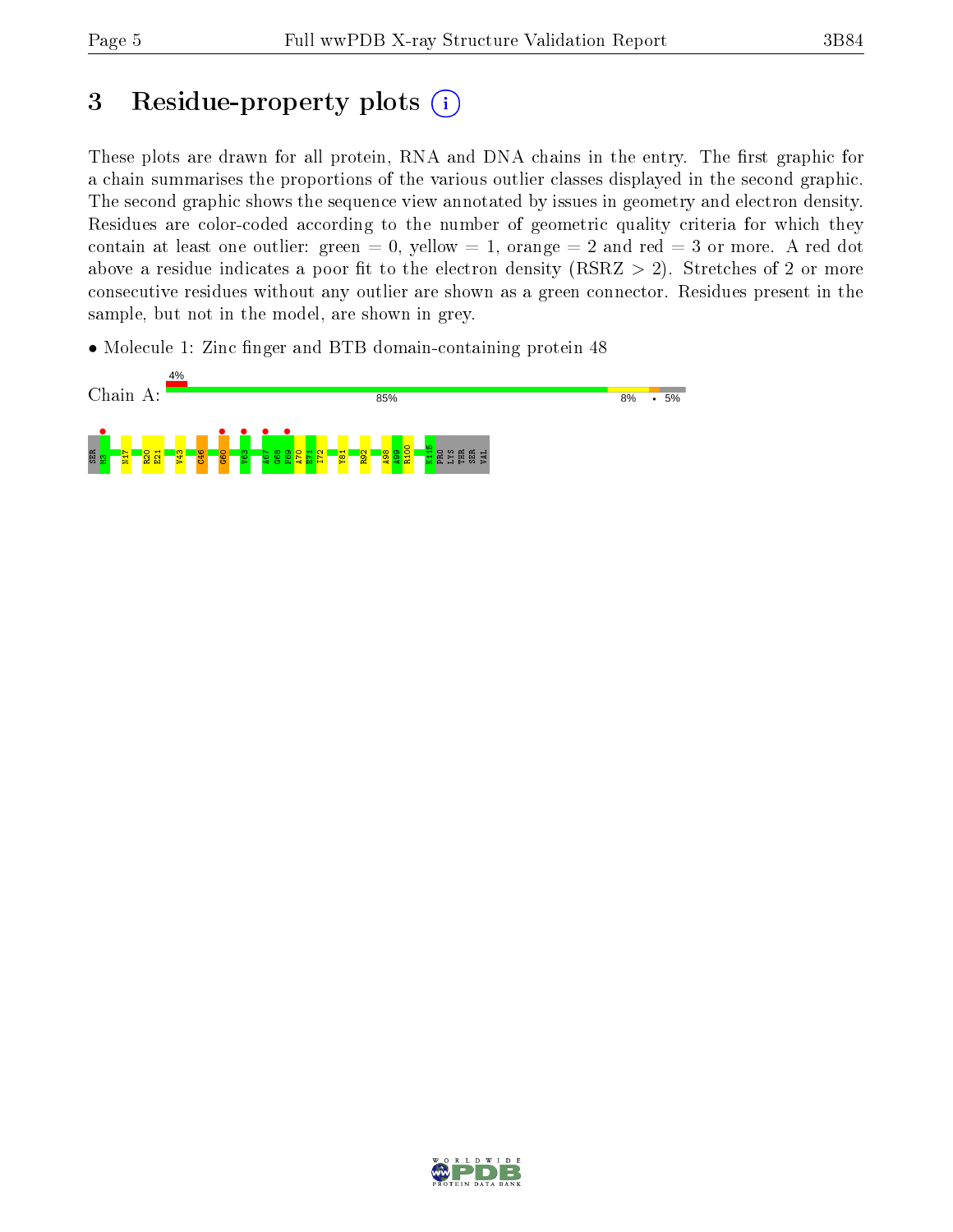# 4 Data and refinement statistics  $(i)$

| Property                                                             | Value                                                | Source     |
|----------------------------------------------------------------------|------------------------------------------------------|------------|
| Space group                                                          | P 31 2 1                                             | Depositor  |
| Cell constants                                                       | $50.38\text{\AA}$<br>$50.38\text{\AA}$<br>$86.09\AA$ |            |
| a, b, c, $\alpha$ , $\beta$ , $\gamma$                               | $90.00^\circ$<br>$90.00^\circ$<br>$120.00^{\circ}$   | Depositor  |
| Resolution $(A)$                                                     | 43.64<br>$-1.74$                                     | Depositor  |
|                                                                      | 43.63<br>$-1.74$                                     | <b>EDS</b> |
| % Data completeness                                                  | $100.0 (43.64 - 1.74)$                               | Depositor  |
| (in resolution range)                                                | 99.9 (43.63-1.74)                                    | <b>EDS</b> |
| $R_{merge}$                                                          | 0.08                                                 | Depositor  |
| $\mathrm{R}_{sym}$                                                   | 0.08                                                 | Depositor  |
| $\langle I/\sigma(I) \rangle^{-1}$                                   | 1.64 (at $1.74\text{\AA}$ )                          | Xtriage    |
| Refinement program                                                   | <b>REFMAC</b>                                        | Depositor  |
|                                                                      | $0.186$ , $0.216$                                    | Depositor  |
| $R, R_{free}$                                                        | 0.191<br>0.229                                       | DCC        |
| $R_{free}$ test set                                                  | 673 reflections $(4.95\%)$                           | wwPDB-VP   |
| Wilson B-factor $(A^2)$                                              | 25.6                                                 | Xtriage    |
| Anisotropy                                                           | 0.451                                                | Xtriage    |
| Bulk solvent $k_{sol}(e/\mathring{A}^3)$ , $B_{sol}(\mathring{A}^2)$ | $0.35$ , $53.3$                                      | <b>EDS</b> |
| $\overline{L-test for }$ twinning <sup>2</sup>                       | $< L >$ = 0.49, $< L2$ > = 0.32                      | Xtriage    |
| Estimated twinning fraction                                          | $0.045$ for $-h,-k,l$                                | Xtriage    |
| $F_o, F_c$ correlation                                               | 0.95                                                 | <b>EDS</b> |
| Total number of atoms                                                | 948                                                  | wwPDB-VP   |
| Average B, all atoms $(A^2)$                                         | 36.0                                                 | wwPDB-VP   |

Xtriage's analysis on translational NCS is as follows: The largest off-origin peak in the Patterson function is  $6.75\%$  of the height of the origin peak. No significant pseudotranslation is detected.

<sup>&</sup>lt;sup>2</sup>Theoretical values of  $\langle |L| \rangle$ ,  $\langle L^2 \rangle$  for acentric reflections are 0.5, 0.333 respectively for untwinned datasets, and 0.375, 0.2 for perfectly twinned datasets.



<span id="page-5-1"></span><span id="page-5-0"></span><sup>1</sup> Intensities estimated from amplitudes.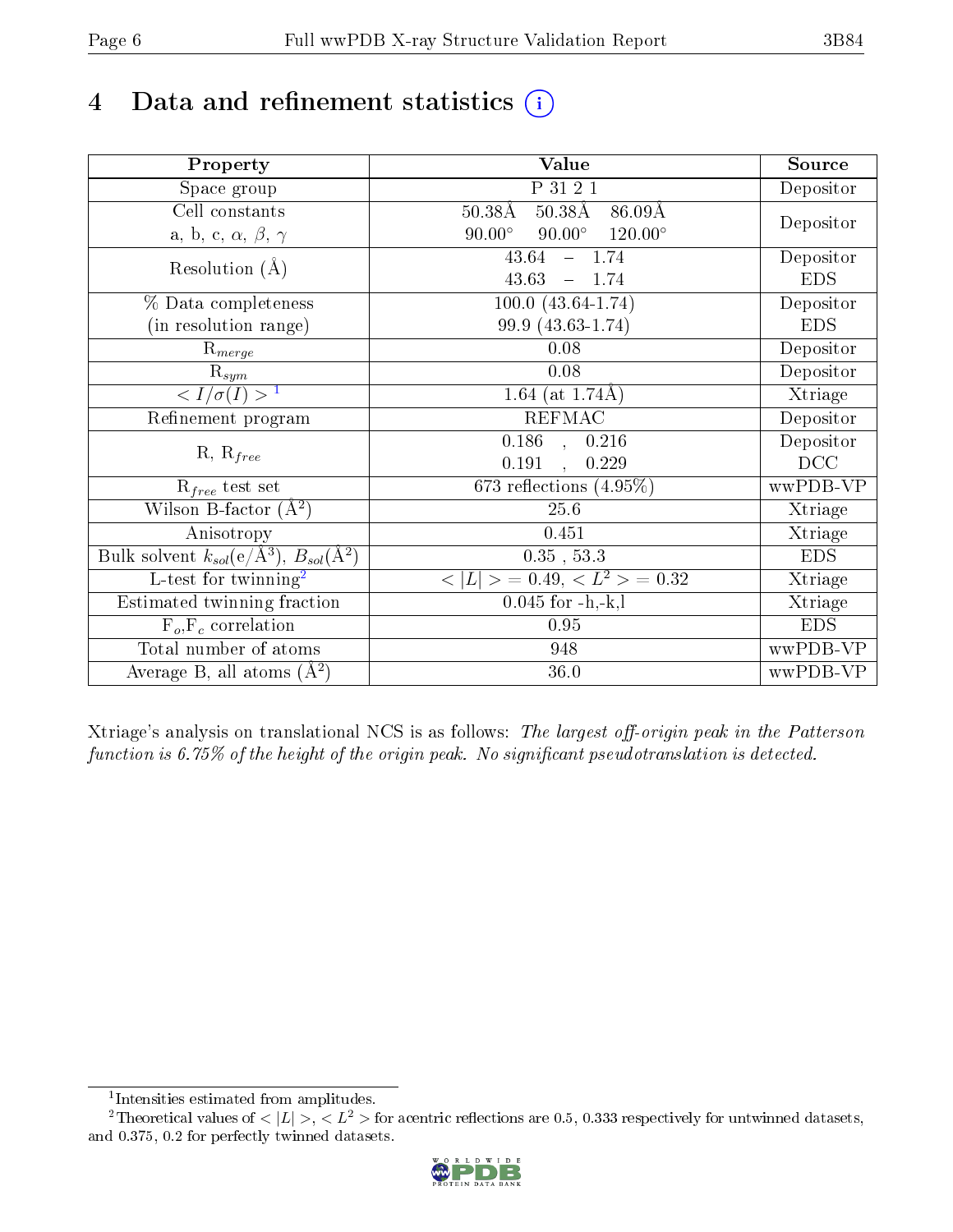# 5 Model quality  $(i)$

### 5.1 Standard geometry  $(i)$

Bond lengths and bond angles in the following residue types are not validated in this section: EDO

The Z score for a bond length (or angle) is the number of standard deviations the observed value is removed from the expected value. A bond length (or angle) with  $|Z| > 5$  is considered an outlier worth inspection. RMSZ is the root-mean-square of all Z scores of the bond lengths (or angles).

| $Mol$   Chain |      | Bond lengths                   | Bond angles |                    |  |
|---------------|------|--------------------------------|-------------|--------------------|--|
|               |      | RMSZ $\mid \#Z \mid >5$   RMSZ |             | $\# Z  > 5$        |  |
|               | 0.80 | 0/930                          | 0.82        | $5/1256$ $(0.4\%)$ |  |

There are no bond length outliers.

All (5) bond angle outliers are listed below:

| Mol | Chain | Res    | Type       | Atoms        | Z       | Observed $(°)$ | Ideal $(°)$ |
|-----|-------|--------|------------|--------------|---------|----------------|-------------|
|     |       | 60     | <b>GLY</b> | $N$ -CA-C    | 6.41    | 129.12         | 113.10      |
|     |       | 100    | ARG        | $NE- CZ-NH2$ | $-5.71$ | 117.45         | 120.30      |
|     |       | 100    | $\rm{ARG}$ | $CG-CD-NE$   | $-5.44$ | 100.38         | 111.80      |
|     |       | 46[A]  | CYS.       | $CA-CB-SG$   | 5.15    | 123.27         | 114.00      |
|     |       | 46 [B] | CYS.       | $CA-CB-SG$   | 5.15    | 123.27         | 114.00      |

There are no chirality outliers.

There are no planarity outliers.

### 5.2 Too-close contacts  $(i)$

In the following table, the Non-H and H(model) columns list the number of non-hydrogen atoms and hydrogen atoms in the chain respectively. The H(added) column lists the number of hydrogen atoms added and optimized by MolProbity. The Clashes column lists the number of clashes within the asymmetric unit, whereas Symm-Clashes lists symmetry related clashes.

|  |     |  | Mol   Chain   Non-H   H(model)   H(added)   Clashes   Symm-Clashes |
|--|-----|--|--------------------------------------------------------------------|
|  | 879 |  |                                                                    |
|  |     |  |                                                                    |
|  |     |  |                                                                    |
|  |     |  |                                                                    |
|  |     |  |                                                                    |

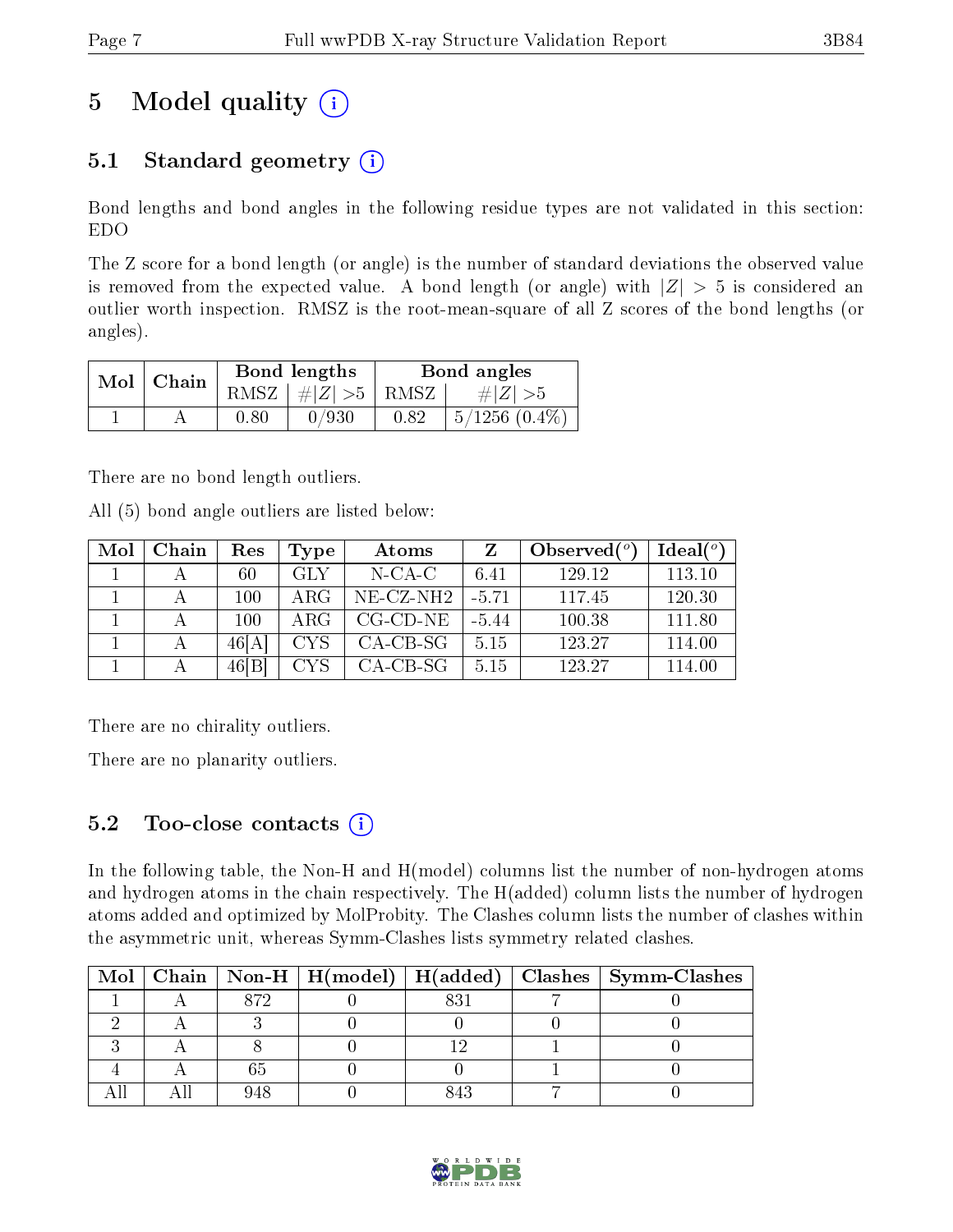The all-atom clashscore is defined as the number of clashes found per 1000 atoms (including hydrogen atoms). The all-atom clashscore for this structure is 4.

All (7) close contacts within the same asymmetric unit are listed below, sorted by their clash magnitude.

| Atom-1                      | Atom-2                         | Interatomic<br>distance $(\AA)$ | Clash<br>overlap $(\AA)$ |
|-----------------------------|--------------------------------|---------------------------------|--------------------------|
| 1:A:17:ASN:O                | $1:A:21[B]:\overline{GLU:HG3}$ | 1.88                            | 0.71                     |
| 1:A:72:ILE:HDI1             | 1:A:98:ALA:HB2                 | 1.78                            | 0.64                     |
| $1:A:20:A\overline{RG:HD3}$ | 1: A:81:TYR:CE1                | 2.44                            | 0.52                     |
| 1:A:72:ILE:C                | 1:A:72:ILE:HD12                | 2.30                            | 0.51                     |
| 1:A:70:ALA:O                | 4: A:948:HOH:O                 | 2.19                            | 0.50                     |
| 1:A:60:GLY:HA3              | 3:A:902:EDO:C2                 | 2.45                            | 0.47                     |
| 1:A:43:VAL:O                | 1:A:46[A]:CYS:HB2              | 2.20                            | 0.41                     |

There are no symmetry-related clashes.

#### 5.3 Torsion angles (i)

#### 5.3.1 Protein backbone  $(i)$

In the following table, the Percentiles column shows the percent Ramachandran outliers of the chain as a percentile score with respect to all X-ray entries followed by that with respect to entries of similar resolution.

The Analysed column shows the number of residues for which the backbone conformation was analysed, and the total number of residues.

| Mol   Chain | Analysed                                |  | Favoured   Allowed   Outliers   Percentiles |  |
|-------------|-----------------------------------------|--|---------------------------------------------|--|
|             | $118/119$ (99\%)   117 (99\%)   1 (1\%) |  | $\vert$ 100 100 $\vert$                     |  |

There are no Ramachandran outliers to report.

#### 5.3.2 Protein sidechains  $\left( \mathbf{i} \right)$

In the following table, the Percentiles column shows the percent sidechain outliers of the chain as a percentile score with respect to all X-ray entries followed by that with respect to entries of similar resolution.

The Analysed column shows the number of residues for which the sidechain conformation was analysed, and the total number of residues.

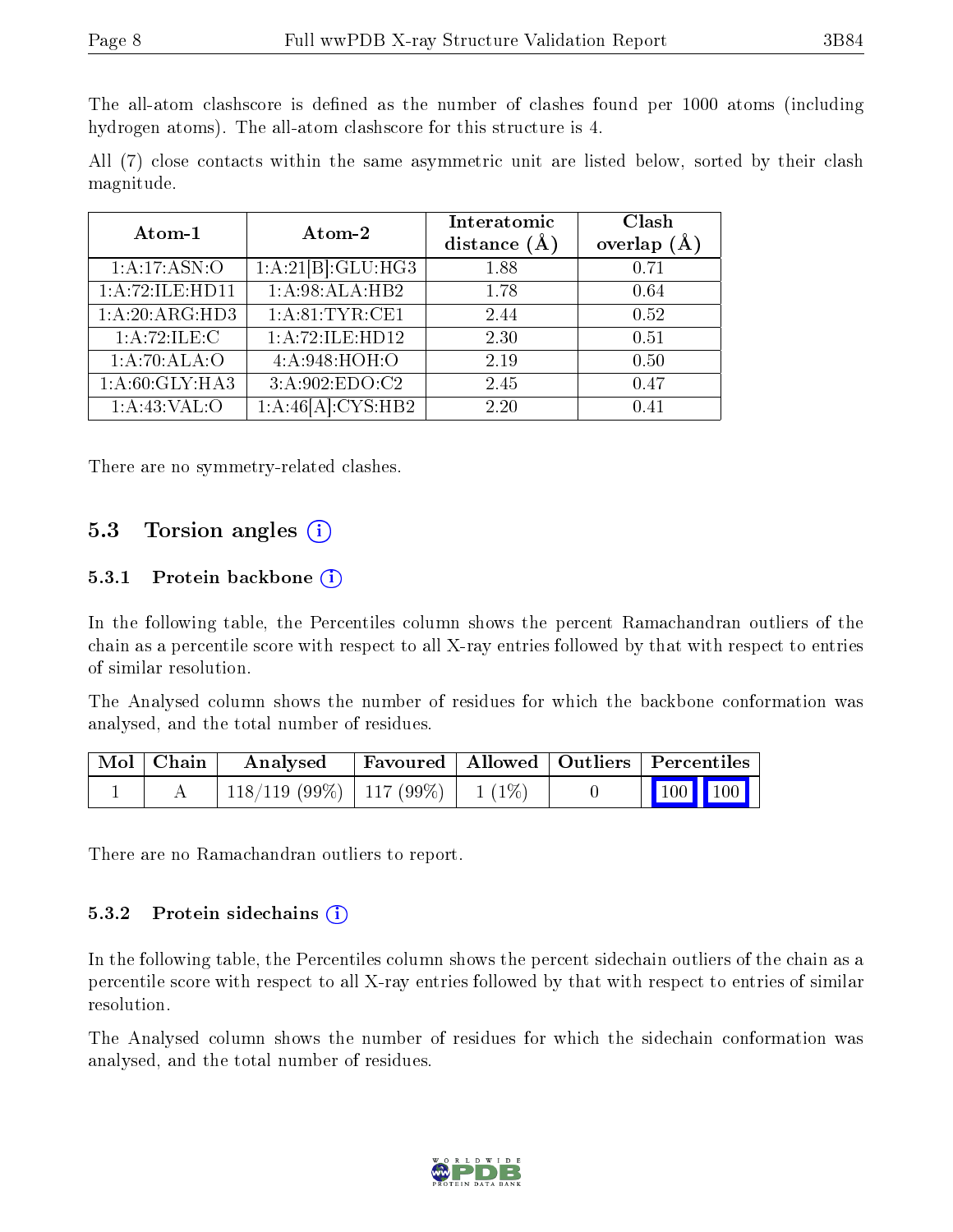|  | Mol   Chain   Analysed   Rotameric   Outliers   Percentiles |          |    |    |  |
|--|-------------------------------------------------------------|----------|----|----|--|
|  | $\mid 90/99 \ (91\%) \mid 89 \ (99\%)$                      | $1(1\%)$ | 73 | 59 |  |

All (1) residues with a non-rotameric sidechain are listed below:

| Mol | Chain   Res | '1 ype |
|-----|-------------|--------|
|     |             |        |

Some sidechains can be flipped to improve hydrogen bonding and reduce clashes. There are no such sidechains identified.

#### $5.3.3$  RNA  $(i)$

There are no RNA molecules in this entry.

#### 5.4 Non-standard residues in protein, DNA, RNA chains (i)

There are no non-standard protein/DNA/RNA residues in this entry.

#### 5.5 Carbohydrates (i)

There are no carbohydrates in this entry.

### 5.6 Ligand geometry (i)

Of 5 ligands modelled in this entry, 3 are unknown - leaving 2 for Mogul analysis.

In the following table, the Counts columns list the number of bonds (or angles) for which Mogul statistics could be retrieved, the number of bonds (or angles) that are observed in the model and the number of bonds (or angles) that are defined in the Chemical Component Dictionary. The Link column lists molecule types, if any, to which the group is linked. The Z score for a bond length (or angle) is the number of standard deviations the observed value is removed from the expected value. A bond length (or angle) with  $|Z| > 2$  is considered an outlier worth inspection. RMSZ is the root-mean-square of all Z scores of the bond lengths (or angles).

| Mol |                      | $\mid$ Chain | ${\mathop{\mathrm{Res}}\nolimits}$ | Link                     |          | Bond lengths |         |               | Bond angles |    |  |
|-----|----------------------|--------------|------------------------------------|--------------------------|----------|--------------|---------|---------------|-------------|----|--|
|     | $\perp$ Type $\perp$ |              |                                    |                          | Jounts . | RMSZ         | $\# Z $ | $\frac{1}{2}$ | RMSZ        | #! |  |
| ◡   | EDO                  |              |                                    | $\sim$                   | ত.ত.ত    | 0.55         |         | າາາ<br>ے وے ک |             |    |  |
| v   | Εl<br>$\mathcal{L}$  |              | 902                                | $\overline{\phantom{a}}$ | ს. ს. ს  | 0.63         |         | ററ<br>ے کہ ک  |             |    |  |

In the following table, the Chirals column lists the number of chiral outliers, the number of chiral centers analysed, the number of these observed in the model and the number defined in the

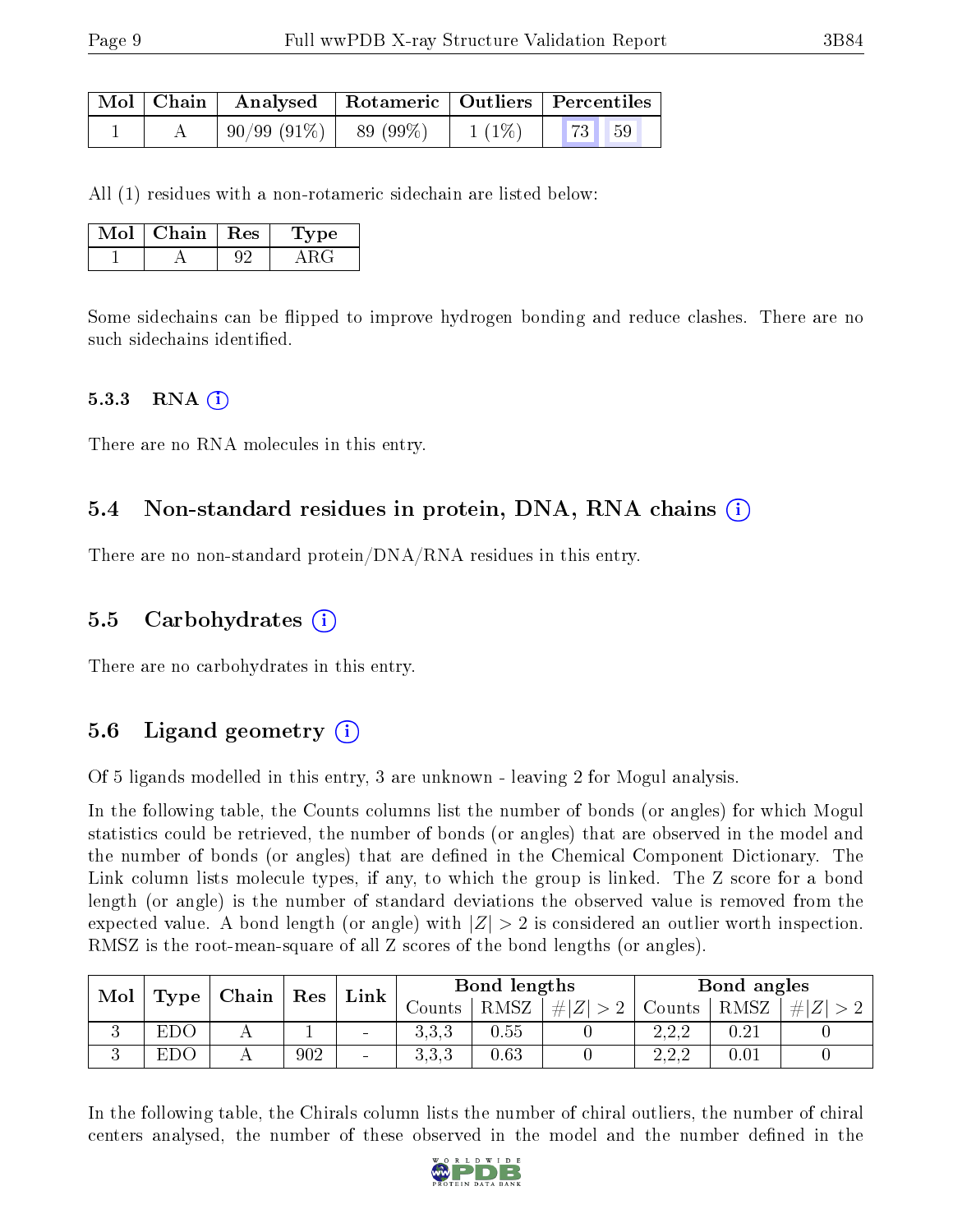Chemical Component Dictionary. Similar counts are reported in the Torsion and Rings columns. '-' means no outliers of that kind were identified.

|       |     |        | Mol   Type   Chain   Res   Link   Chirals   Torsions   Rings |  |
|-------|-----|--------|--------------------------------------------------------------|--|
| -E110 |     | $\sim$ |                                                              |  |
| ET)() | 902 | $\sim$ |                                                              |  |

There are no bond length outliers.

There are no bond angle outliers.

There are no chirality outliers.

All (1) torsion outliers are listed below:

| $\Delta$ Mol $\parallel$ Chain $\parallel$ Res $\parallel$ Type $\parallel$ |               | Atoms             |
|-----------------------------------------------------------------------------|---------------|-------------------|
|                                                                             | - E'I ) ( ) - | $\pm$ O1-C1-C2-O2 |

There are no ring outliers.

1 monomer is involved in 1 short contact:

|  |             | Mol   Chain   Res   Type   Clashes   Symm-Clashes |
|--|-------------|---------------------------------------------------|
|  | $902$   EDO |                                                   |

### 5.7 [O](https://www.wwpdb.org/validation/2017/XrayValidationReportHelp#nonstandard_residues_and_ligands)ther polymers (i)

There are no such residues in this entry.

### 5.8 Polymer linkage issues (i)

There are no chain breaks in this entry.

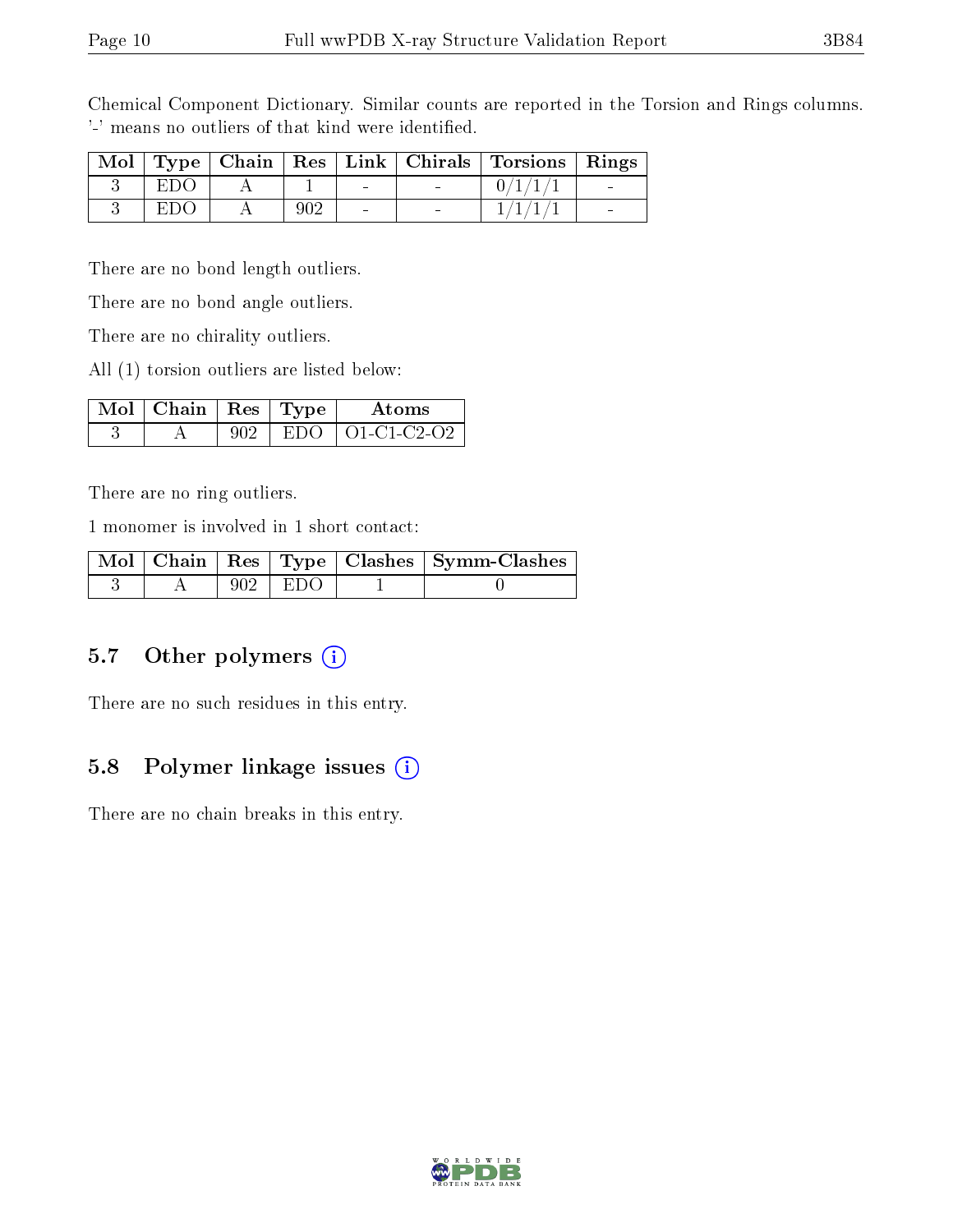## 6 Fit of model and data  $\left( \cdot \right)$

### 6.1 Protein, DNA and RNA chains (i)

In the following table, the column labelled  $#RSRZ>2'$  contains the number (and percentage) of RSRZ outliers, followed by percent RSRZ outliers for the chain as percentile scores relative to all X-ray entries and entries of similar resolution. The OWAB column contains the minimum, median,  $95<sup>th</sup>$  percentile and maximum values of the occupancy-weighted average B-factor per residue. The column labelled  $Q < 0.9$  lists the number of (and percentage) of residues with an average occupancy less than 0.9.

|  | $\begin{array}{ c c c c c c }\hline \text{Mol} & \text{Chain} & \text{Analysed} & <\text{RSRZ}> & \#\text{RSRZ}>2 & \text{OWAB(A^2)} & \text{Q<0.9}\hline \end{array}$ |  |  |  |
|--|------------------------------------------------------------------------------------------------------------------------------------------------------------------------|--|--|--|
|  | 113/119 (94\%)   0.05   5 (4\%)   34   39   25, 33, 52, 60   2 (1\%)                                                                                                   |  |  |  |

All (5) RSRZ outliers are listed below:

| Mol | Chain | Res  | <b>Type</b> | <b>RSRZ</b> |
|-----|-------|------|-------------|-------------|
|     |       | 69[A | <b>PHE</b>  | $6.1\,$     |
|     |       |      | <b>MET</b>  | 4.2         |
|     |       | 67   | ALA         | 2.5         |
|     |       | 63   | <b>VAL</b>  | 2.5         |
|     |       | 60   | GLY.        | 22          |

### 6.2 Non-standard residues in protein, DNA, RNA chains (i)

There are no non-standard protein/DNA/RNA residues in this entry.

### 6.3 Carbohydrates (i)

There are no carbohydrates in this entry.

### 6.4 Ligands  $(i)$

In the following table, the Atoms column lists the number of modelled atoms in the group and the number defined in the chemical component dictionary. The B-factors column lists the minimum, median,  $95<sup>th</sup>$  percentile and maximum values of B factors of atoms in the group. The column labelled  $Q< 0.9$ ' lists the number of atoms with occupancy less than 0.9.

| Mol | Type | Chain | $\operatorname{Res}% \left( \mathcal{N}\right) \equiv\operatorname{Res}(\mathcal{N}_{0})\cap\mathcal{N}_{1}$ | $\rm{Atoms}$ | $_{\rm RSCC}$ | $\ $ RSR $\ $ | B-factors $(A^2)$ | $\rm Q\textcolor{black}{<}0.9$ |
|-----|------|-------|--------------------------------------------------------------------------------------------------------------|--------------|---------------|---------------|-------------------|--------------------------------|
|     | EDO  |       | $902\,$                                                                                                      | $4^{\circ}$  | 0.80          | 0.24          | 45,53,60,64       |                                |
|     | EDO  |       |                                                                                                              | 4<br>∠       | $\rm 0.93$    | 0.10          | 40,49,54,63       |                                |

Continued on next page...